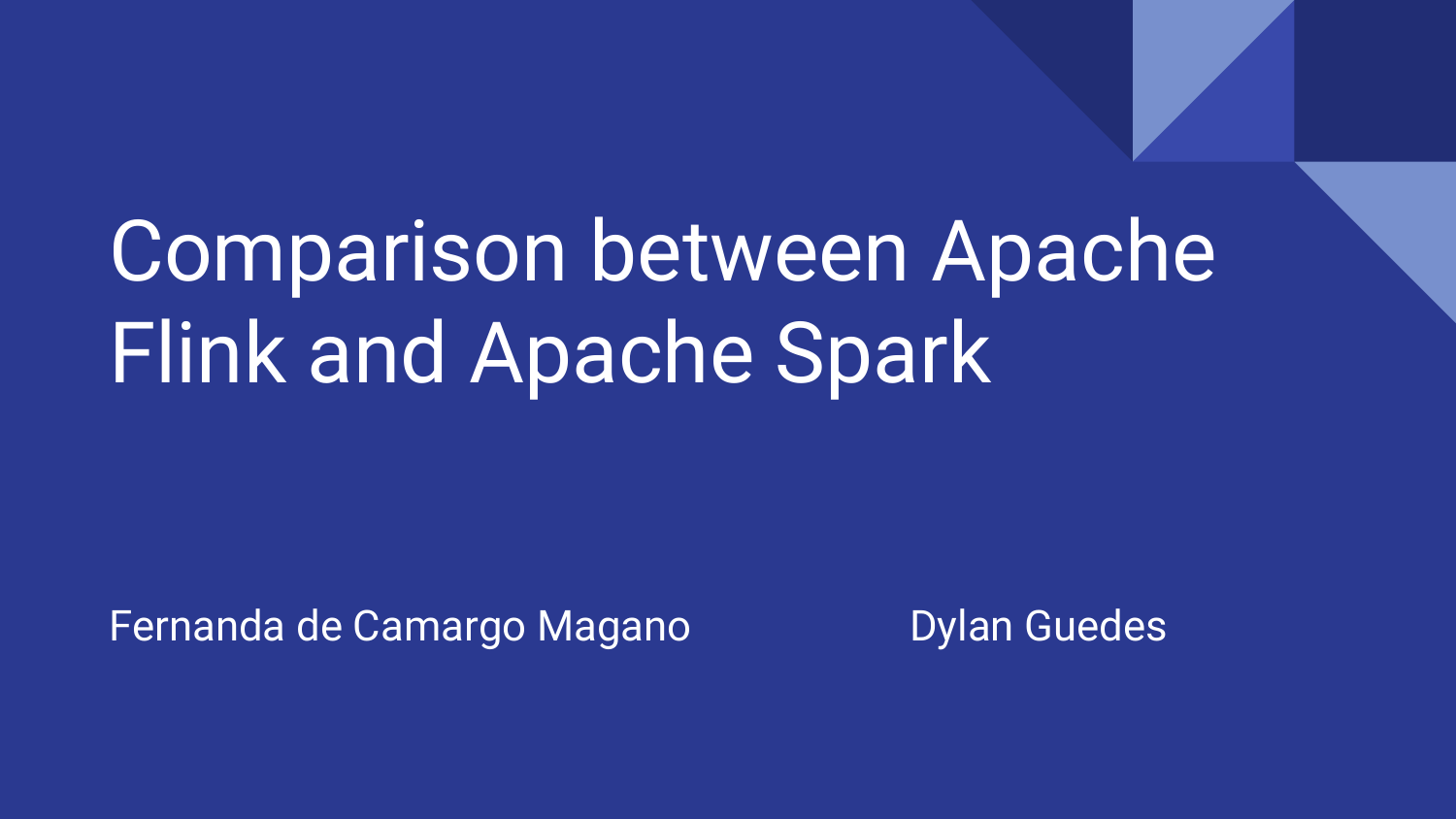#### **About Flink**

- Open source streaming processing framework
- Stratosphere project started in 2010 in Berlin
- Flink started from a fork of this project
- Apache project in March 2014
- **Flink Forward annual Conference**

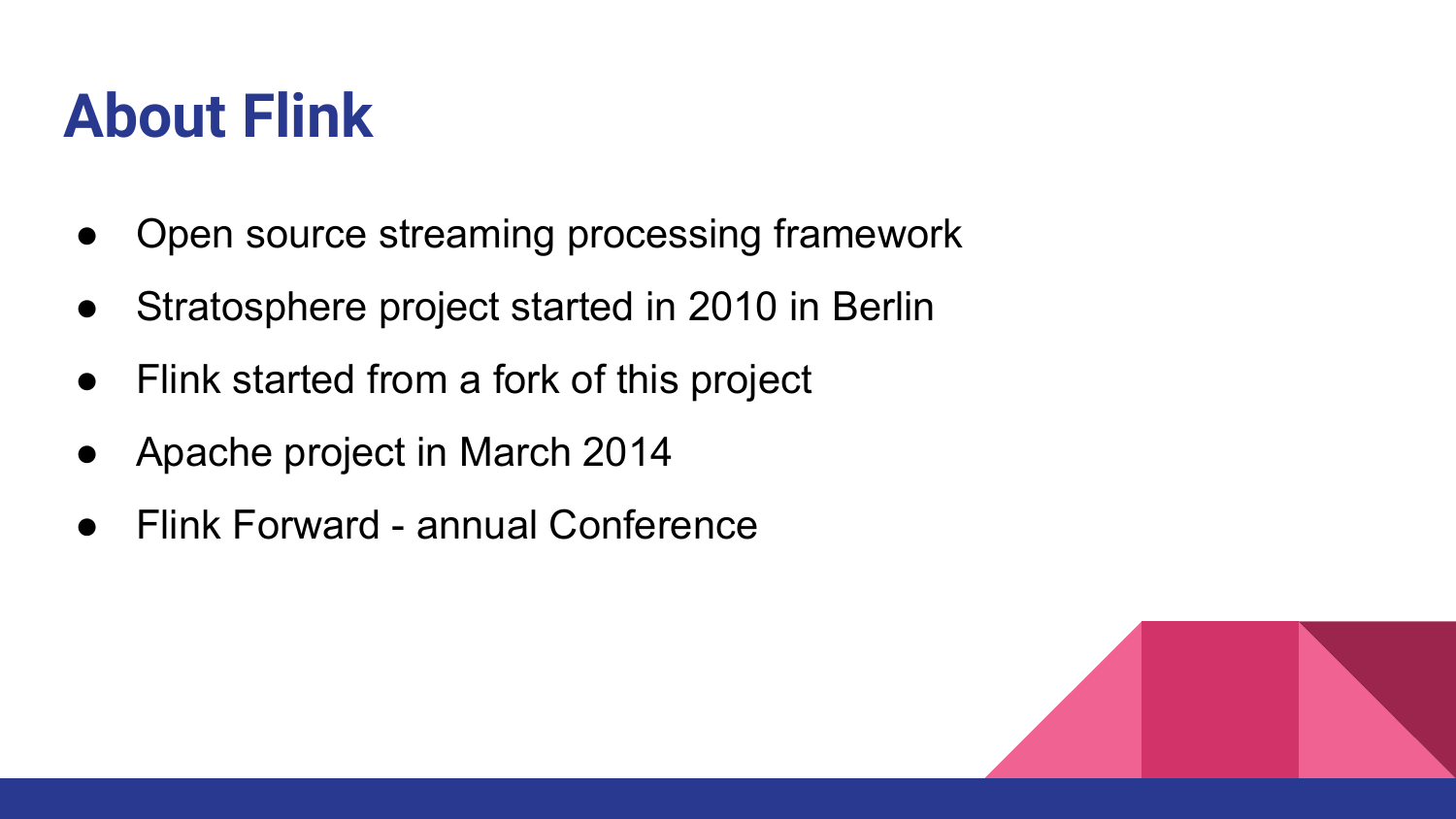

 **Flink's Architecture**

**Source:** Introduction to Apache Flink book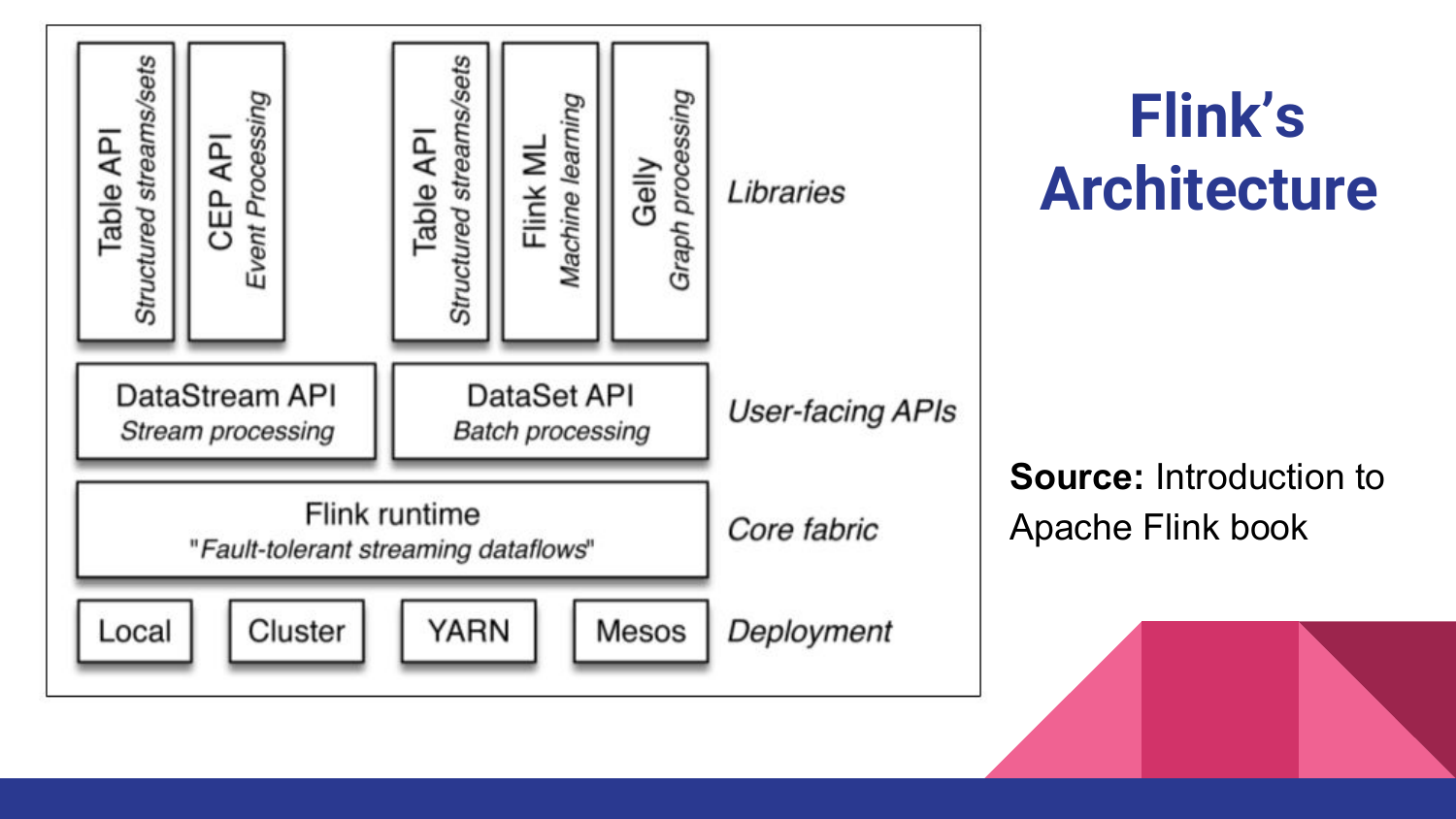#### **Flink - Sources and sinks**

- Flink programs are mapped to streaming dataflows (DAGs) that:
	- Start with one or more **sources**
	- End in one or more **sinks**

| Apache Kafka (source/sink)                     | Hadoop FileSystem (sink)              |
|------------------------------------------------|---------------------------------------|
| Apache Cassandra (sink)                        | RabbitMQ (source/sink)                |
| <b>Amazon Kinesis Streams</b><br>(source/sink) | Apache NiFi (source/sink)             |
| Elasticsearch (sink)                           | <b>Twitter Streaming API (source)</b> |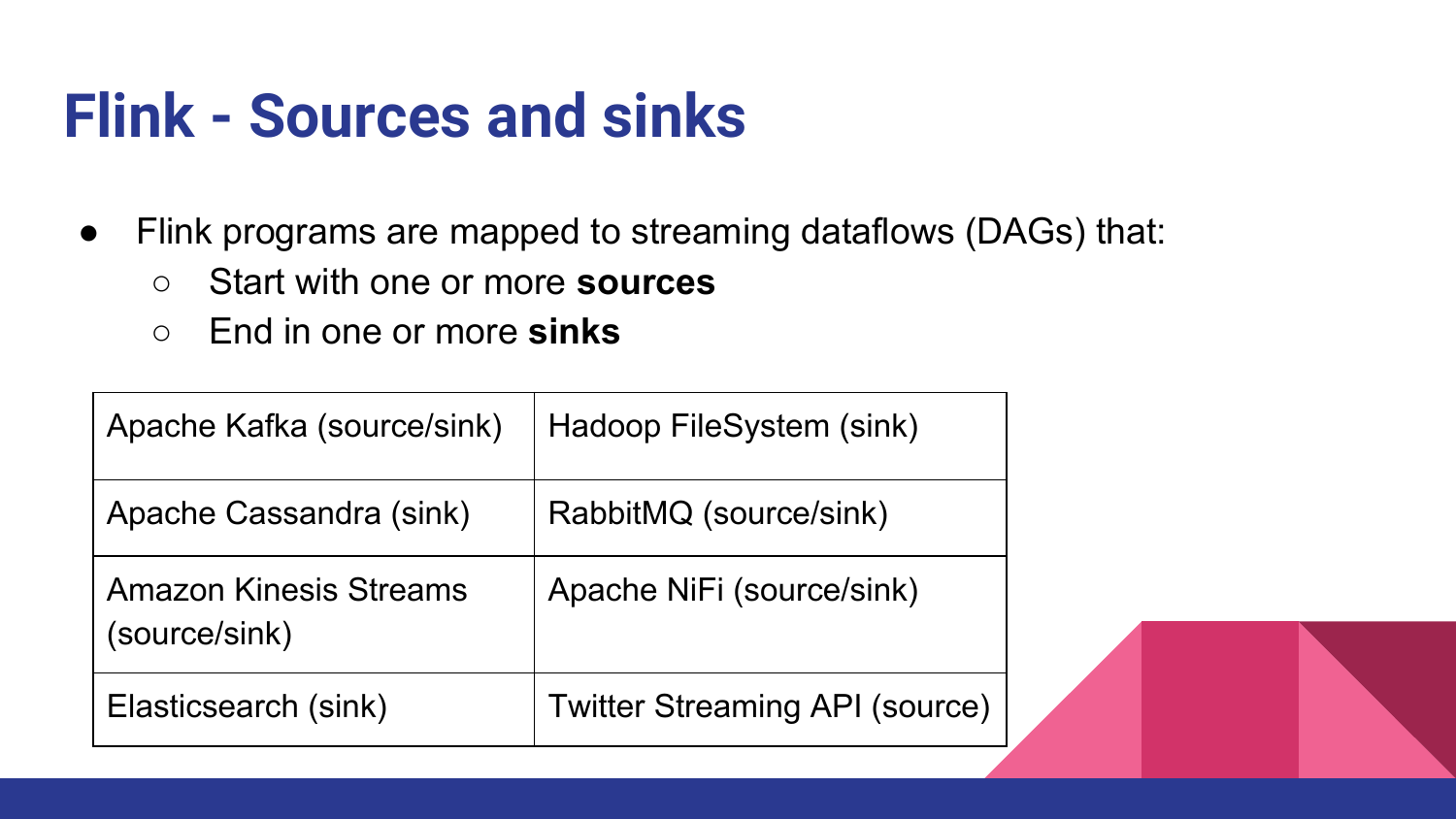### **Flink - Data formats**

- Read/write in text files
- CSV files
- JSON
- Relational database (SQL)
- HDFS

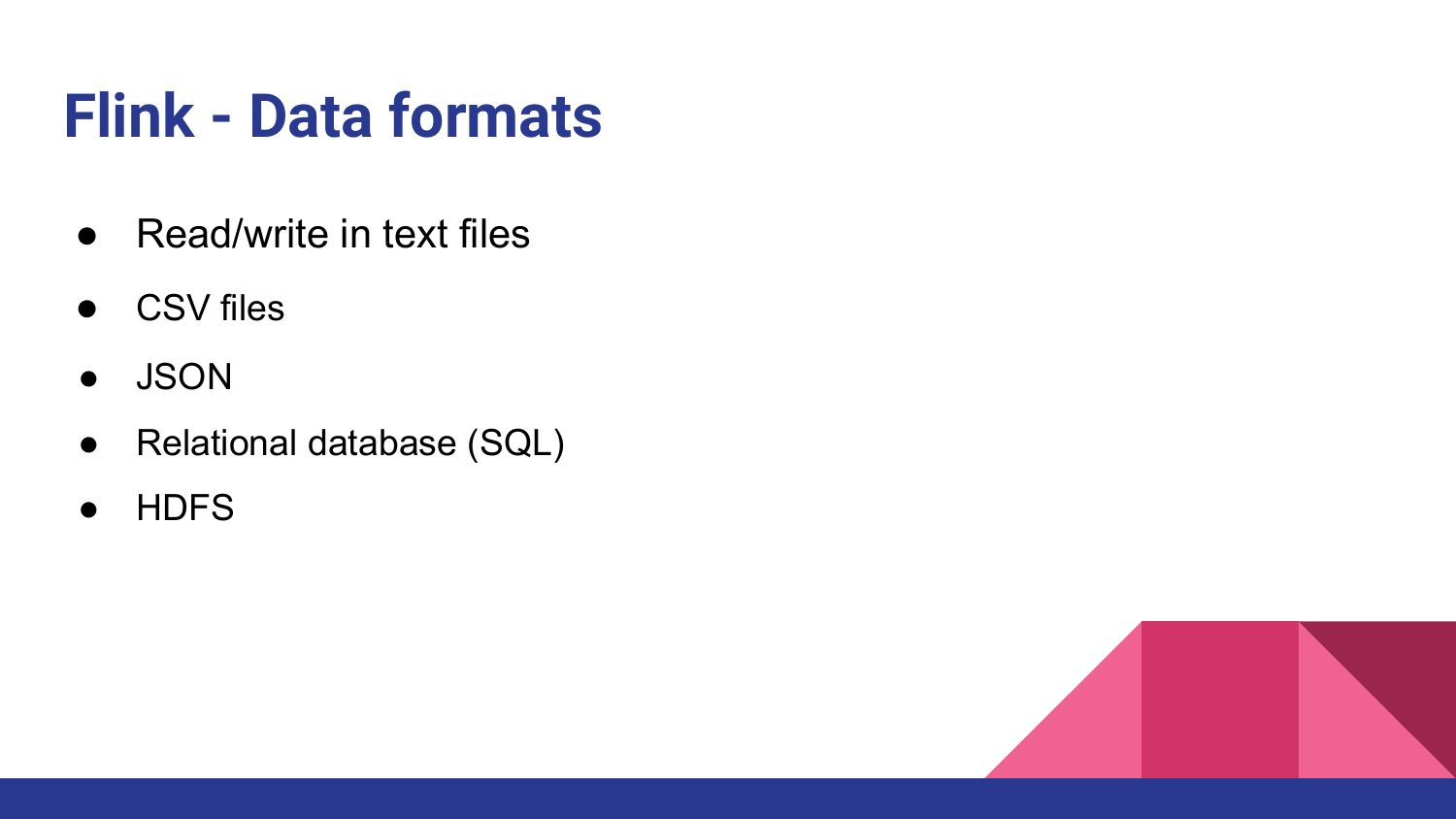

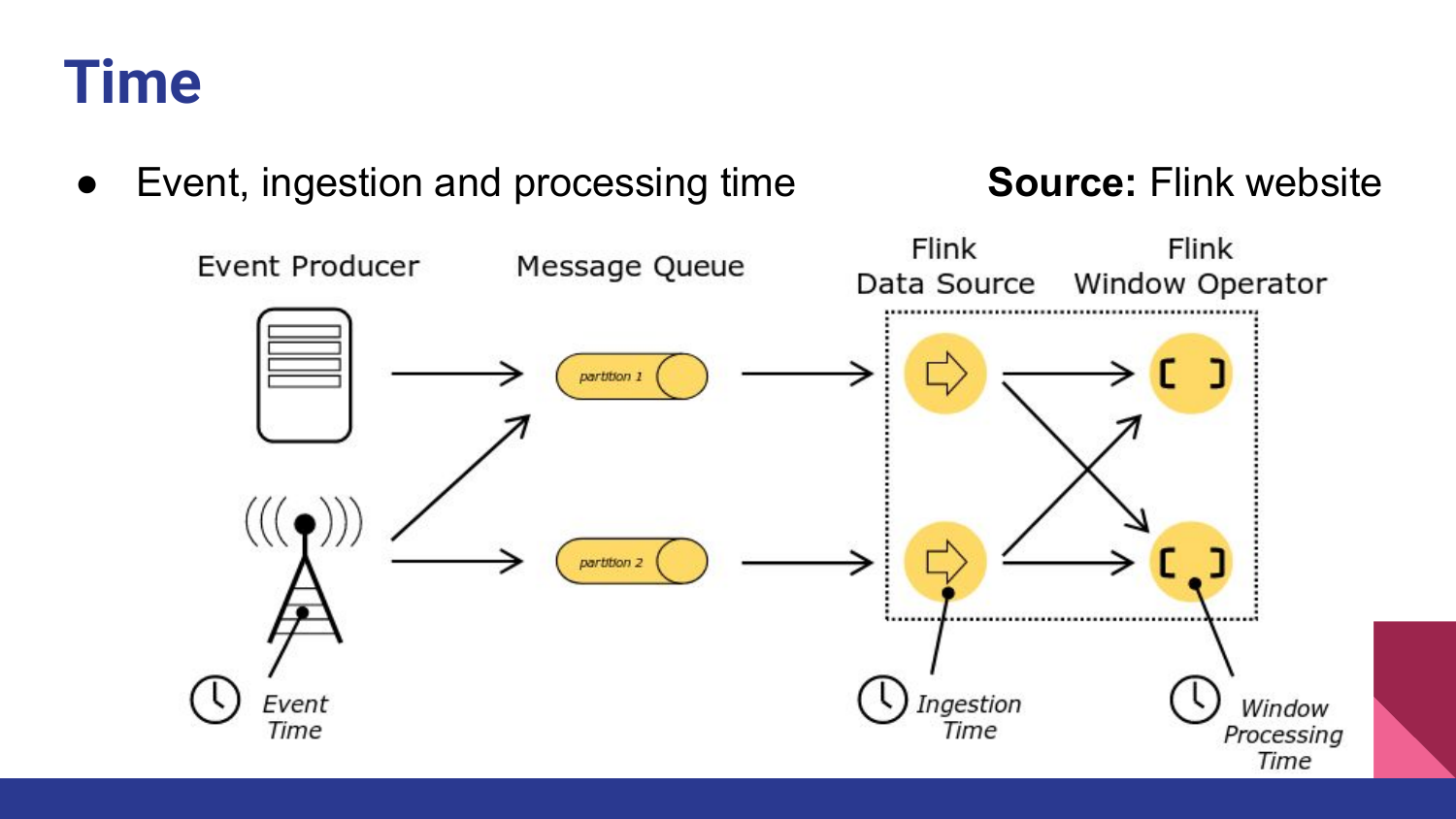#### **Flink - travel time**





Flink book

To be able to travel back in time and reprocess the data

correctly, the stream processor needs to support event time.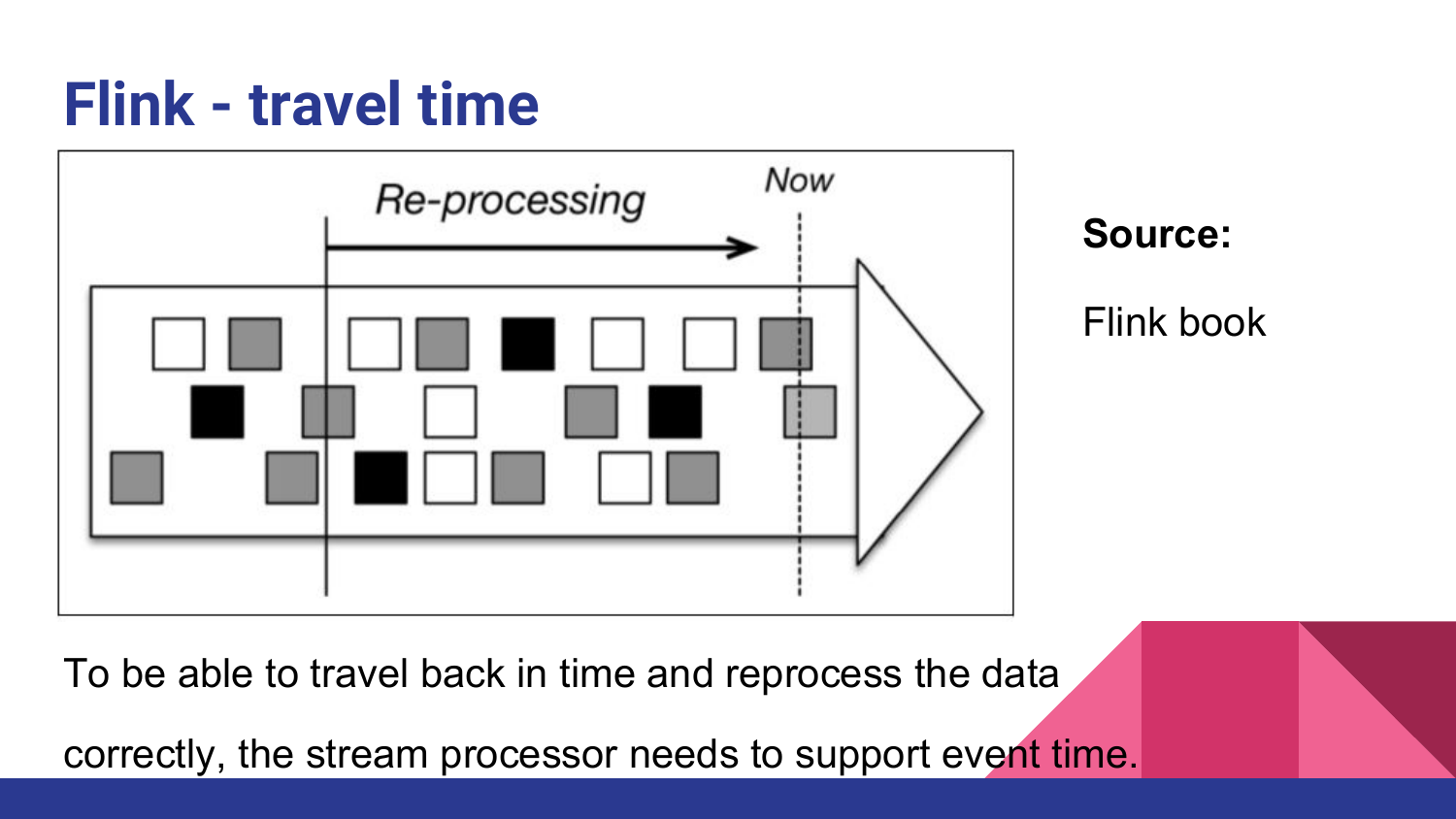#### **Flink - Windows**

#### **Source:** Flink website



Count(3) Windows

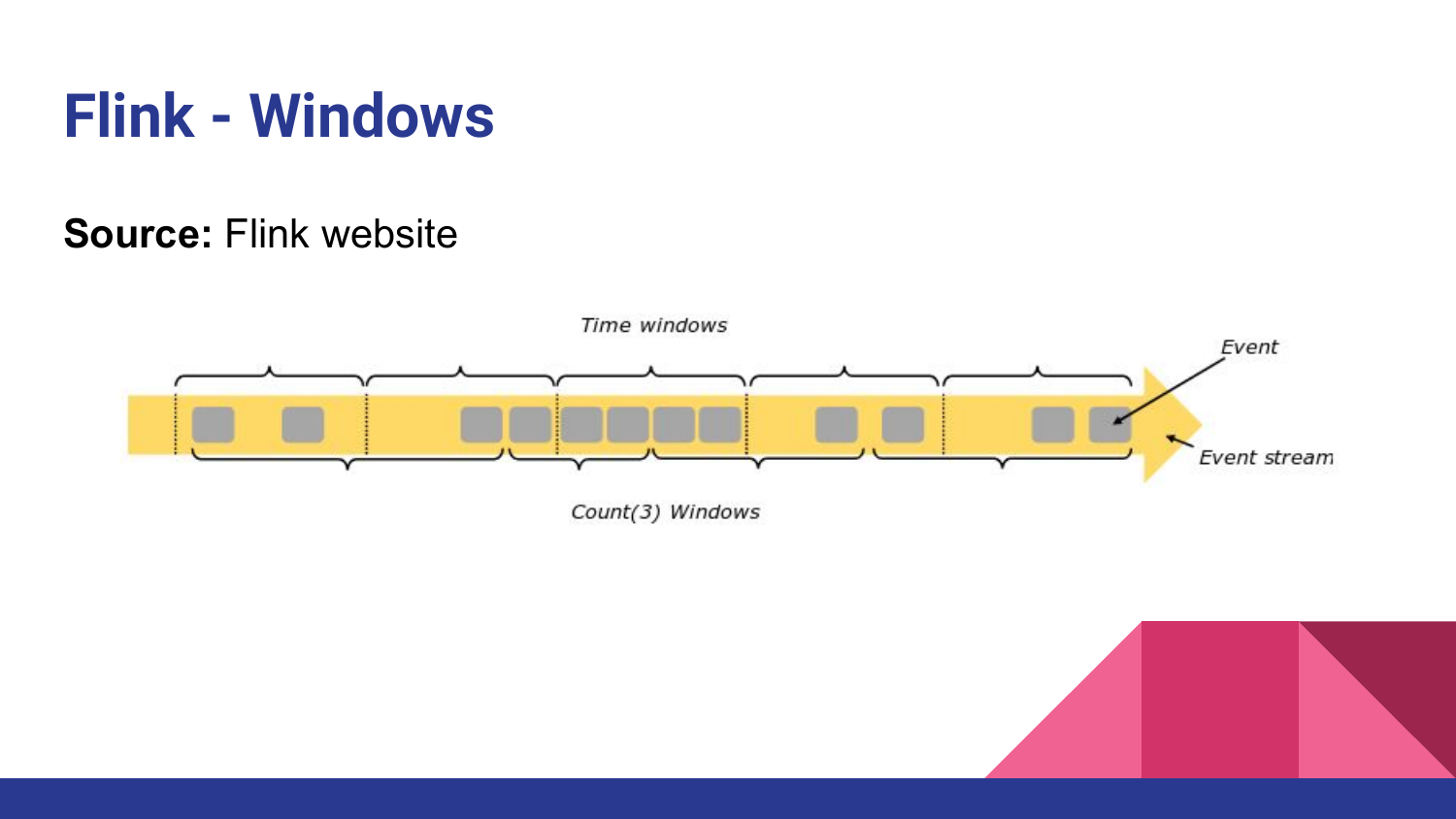### **Flink - Session Windows**

Windows with a better fit to how sessions naturally occur.



Flink is currently the **only open source stream** 

**processing engine** that supports sessions.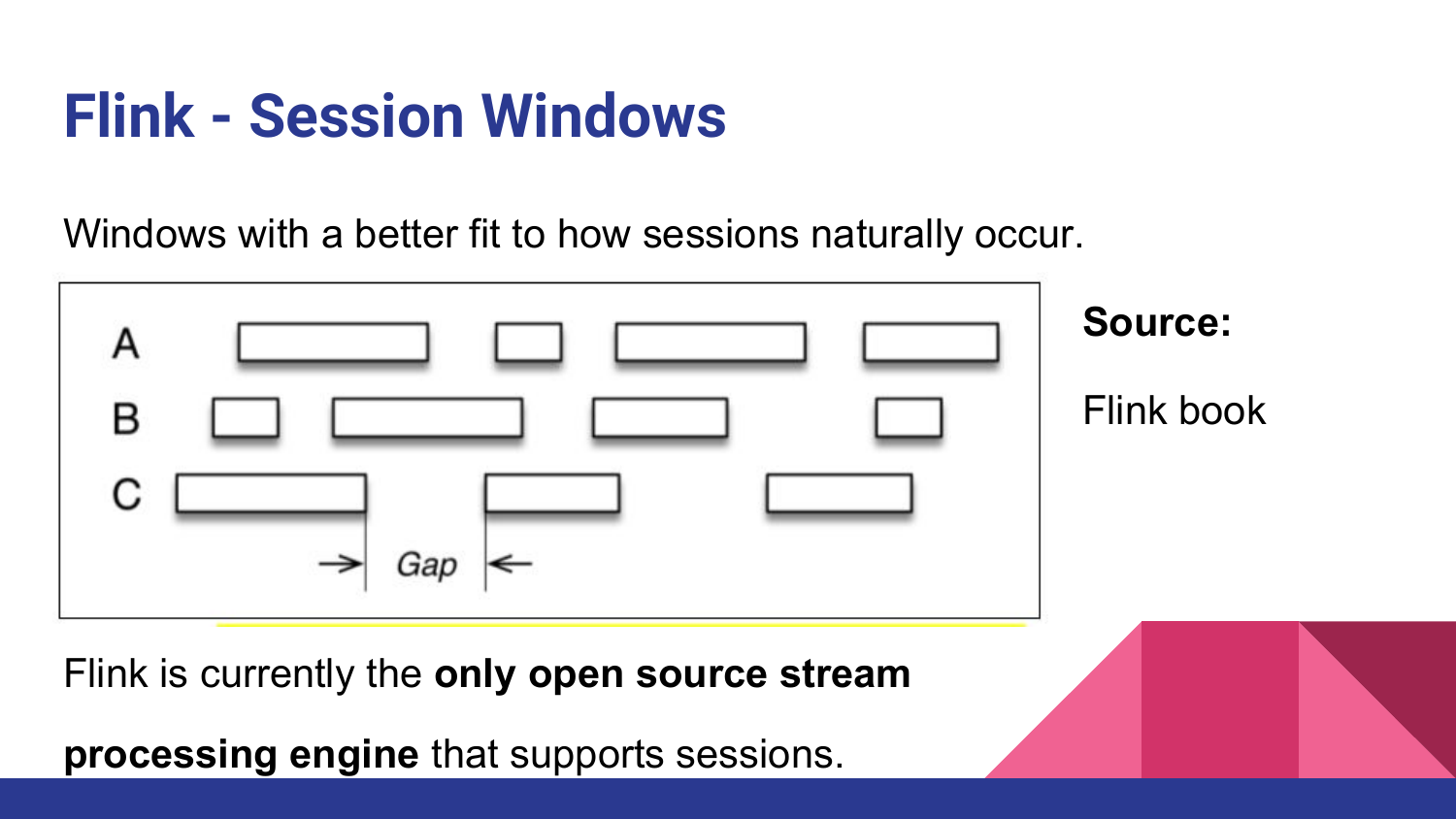#### **Consistency**

- **● Exactly once** guarantee
- **●** Both Spark Streaming and Flink have this guarantee
- **●** In **Spark** comes with performance and expressiveness cost
- **Flink** is able to provide this guarantee, together with low-latency processing, and high throughput all at once.

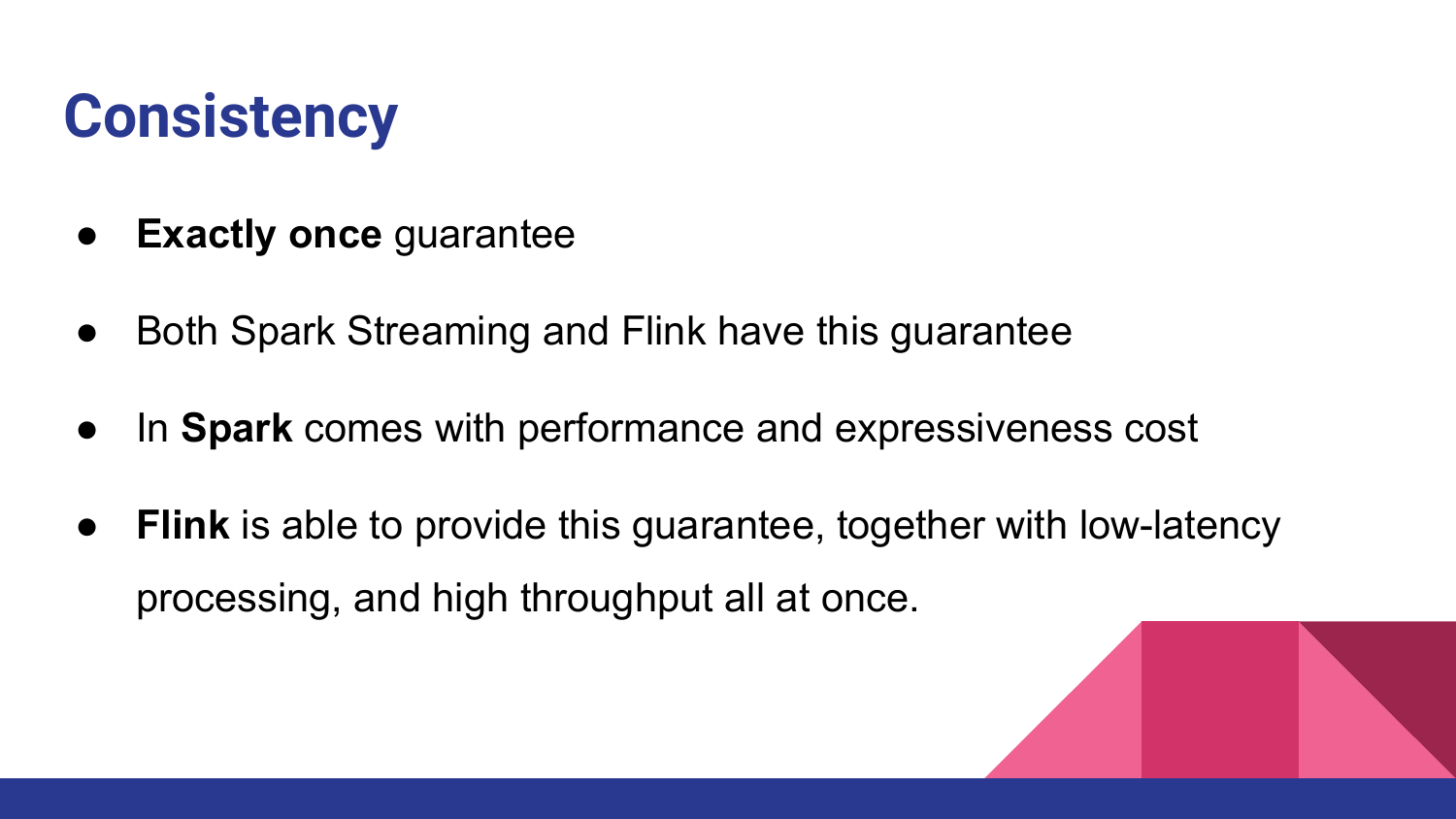#### **Some benchmarks Source:** Apache Flink book

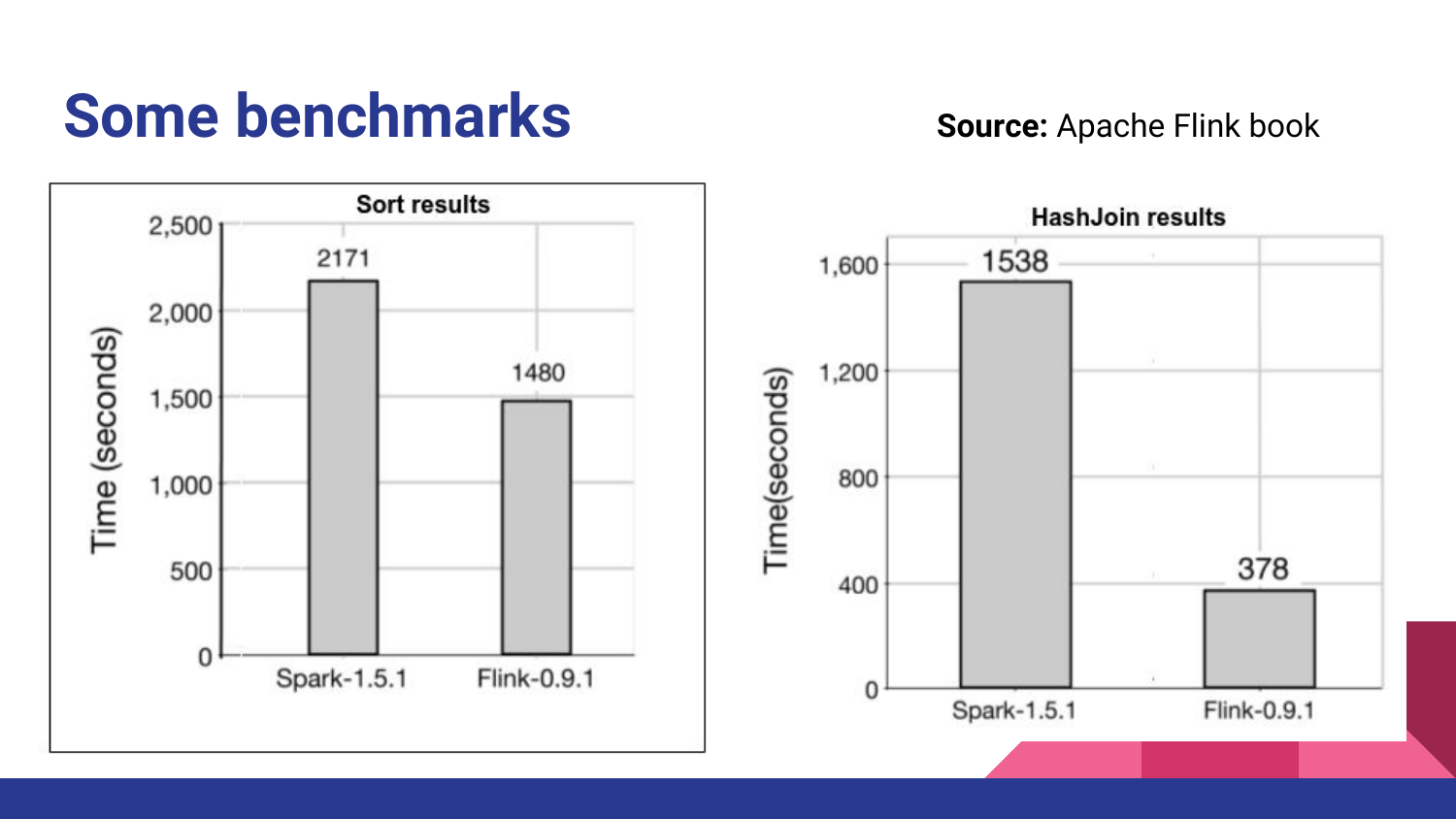## **Why Flink?**

- **Easy of working** with it compared with other technologies
- Deals with both **stream and batch** processing
- It has a growing and energetic **community**
- **Exactly-once** guarantees
- Correct time/window semantics
- High throughput and low latency (usually a trade-off in other tools)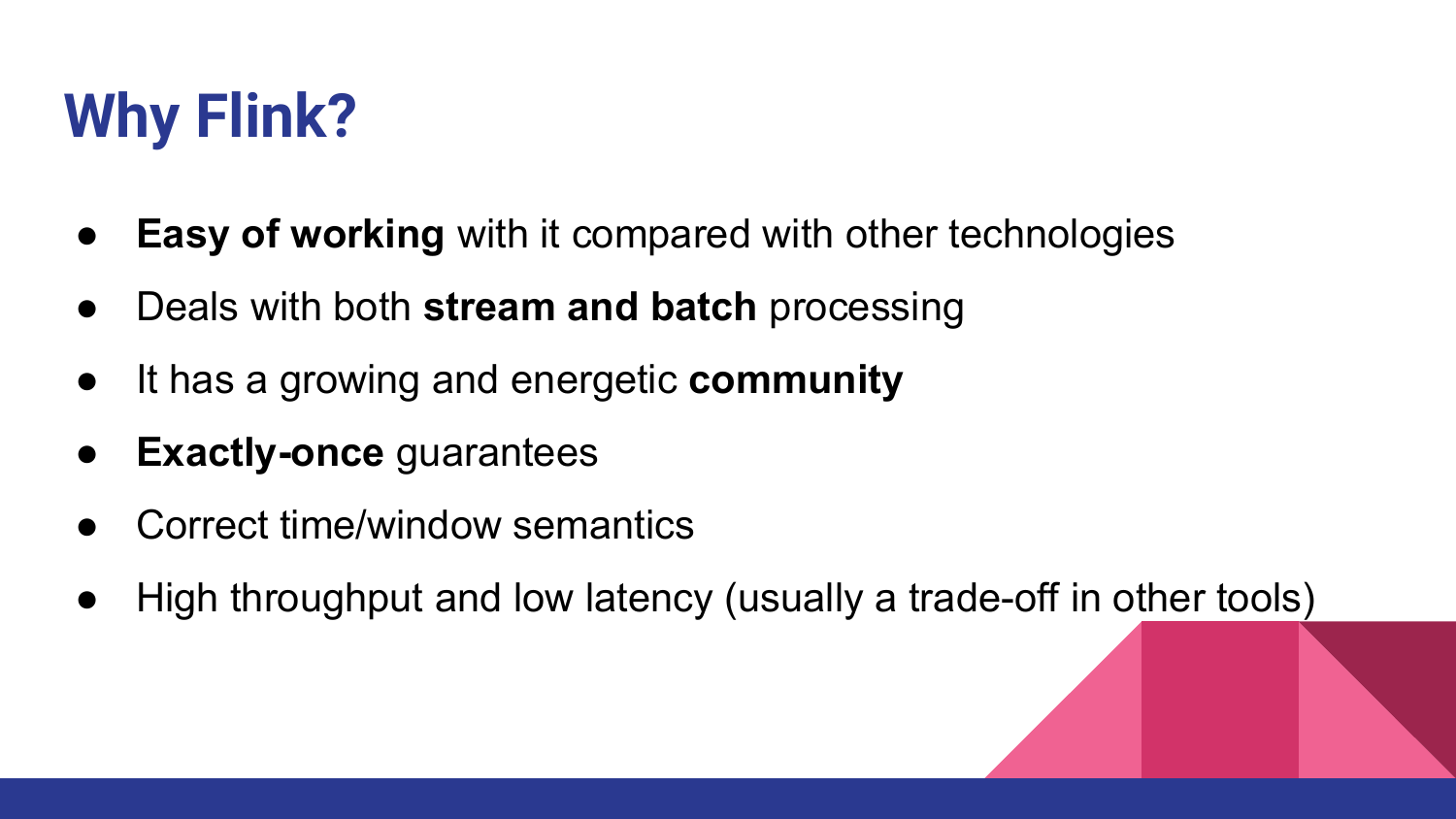## **Examples of Apache Flink in Production**

**King.com** (more than 200 games in different countries)

- Flink allows to handle these massive data streams
- It keeps maximal flexibility for their applications.

**Zalando (**Online fashion platform in Europe)

• They employ a microservices style of architecture

**ResearchGate** (Academic social network)

Adopt Flink since 2014 for batch and stream processing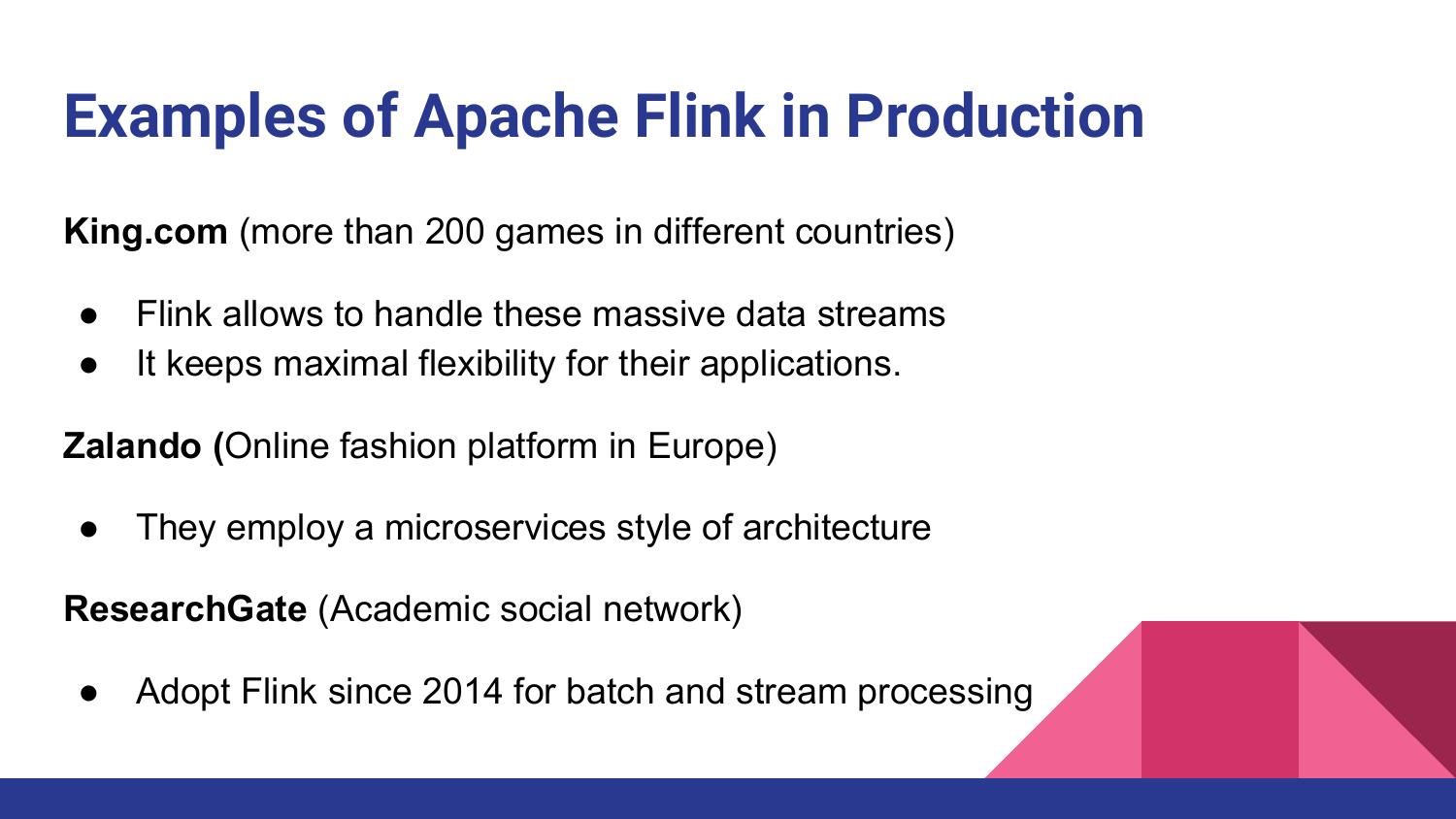#### **Use Case at Ericsson**

- Real-time analysis of logs and system performance
- **Monitor a live cloud infrastructure**
- Checks whether is **behaving** normally or an anomalous behavior
- Flink is important to this application to:
	- Correctly classifying anomalies
	- Produce the same result when running the same data twice (event time)

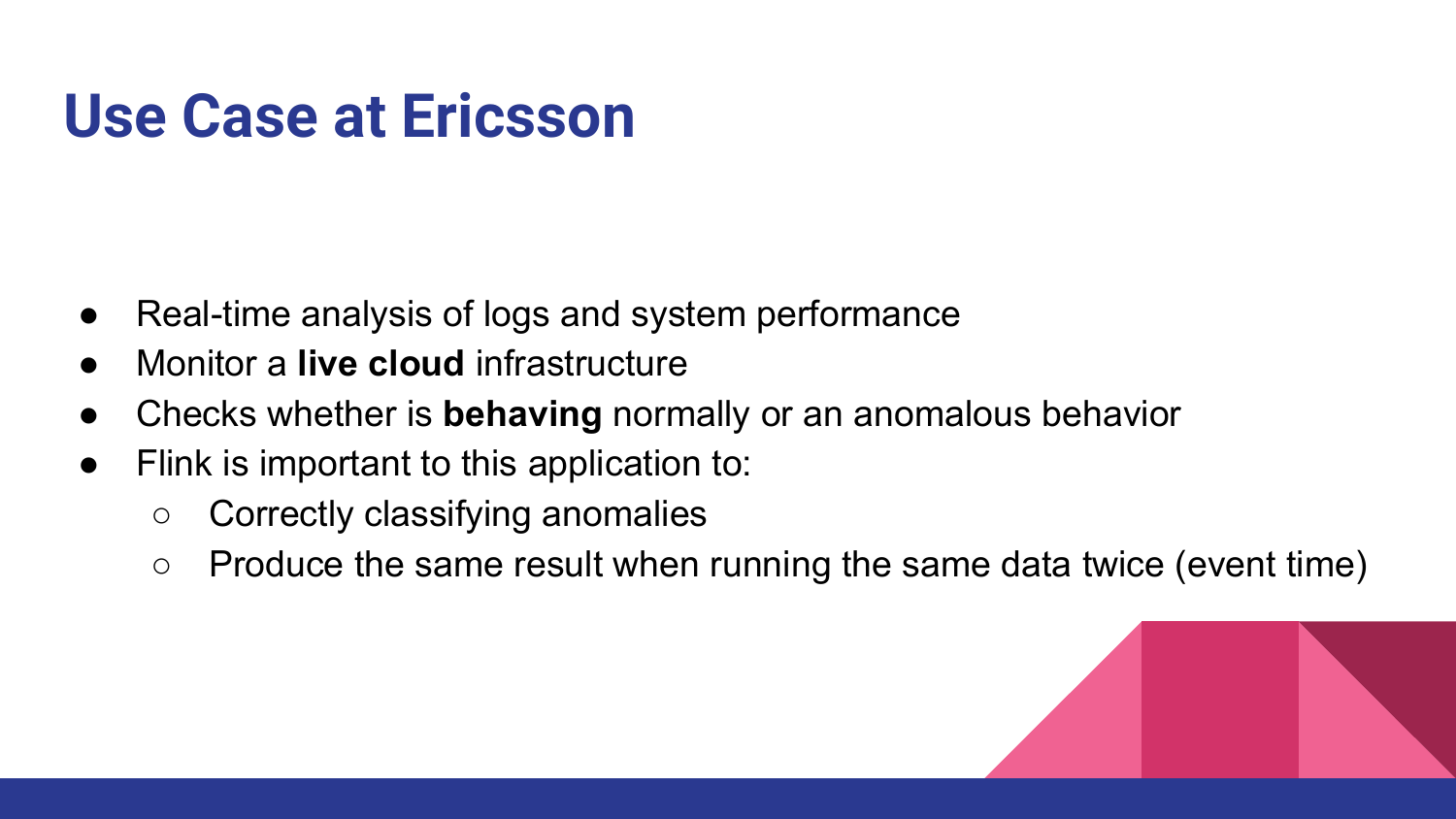#### **Use Case at Ericsson**



Streaming architecture using Apache Flink at Ericsson.

**Source:** Introduction to Apache Flink Book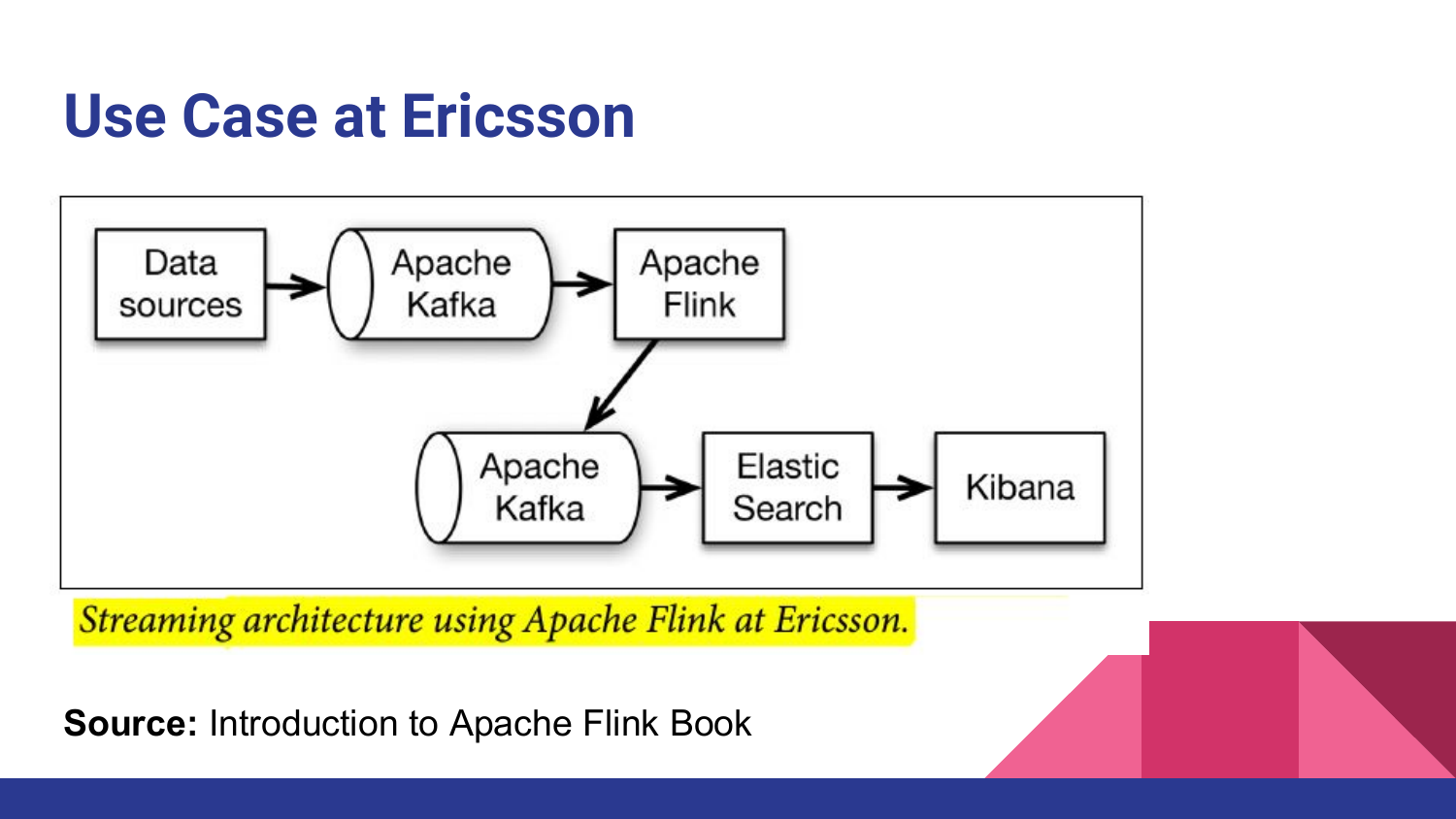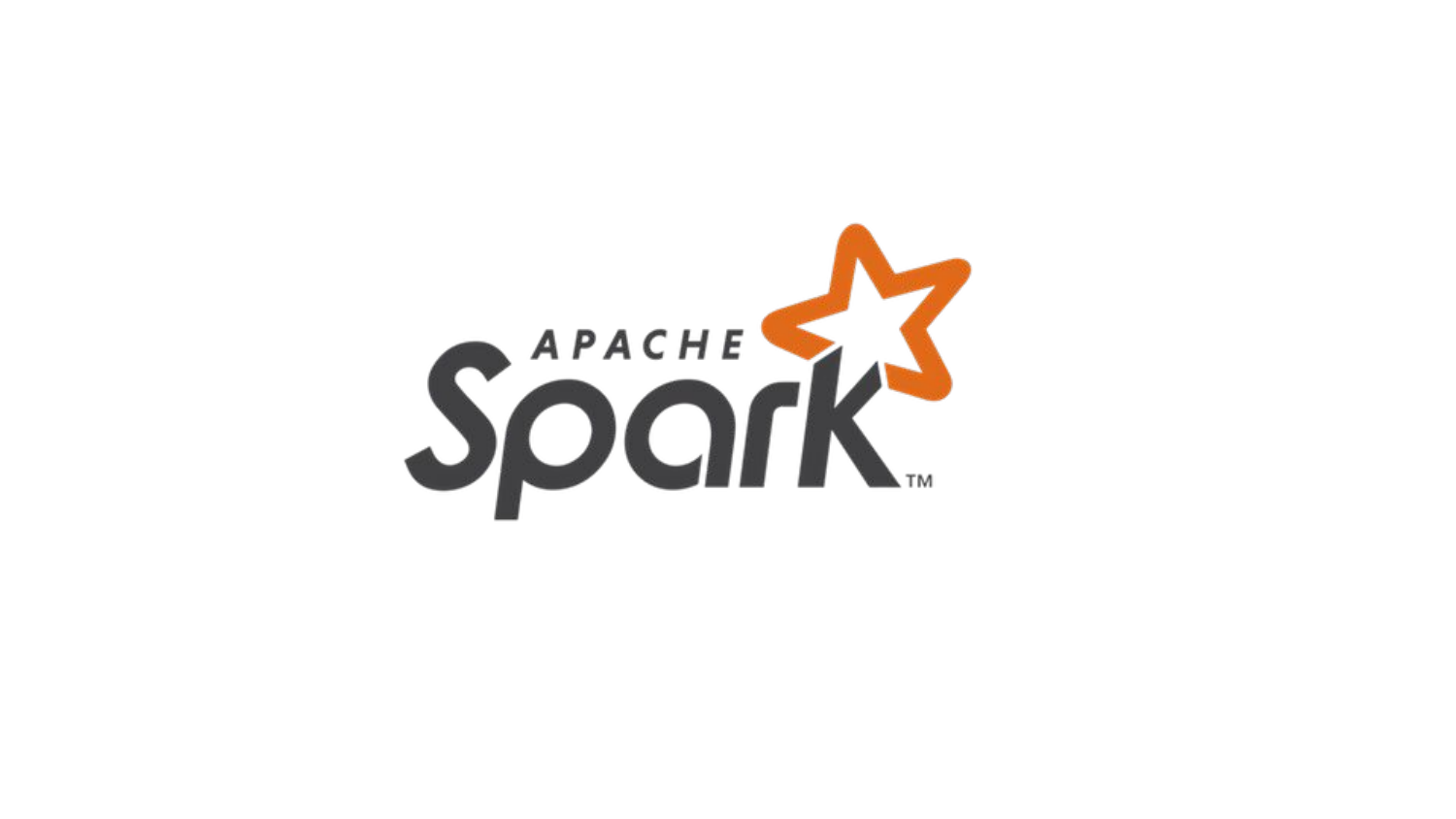#### **About**

- More than 1000 contributors (Apache Flink has less than 400)
- Started in 2009, at Berkeley
- Supports Python, R, Scala e Java
- Won the 2014 Daytona Sort, with a **4.27 TB/min** performance
- Used by Netflix, Amazon, Baidu, eBay, MyFitnessPal, NetEase, Yahoo, TripAdvisor...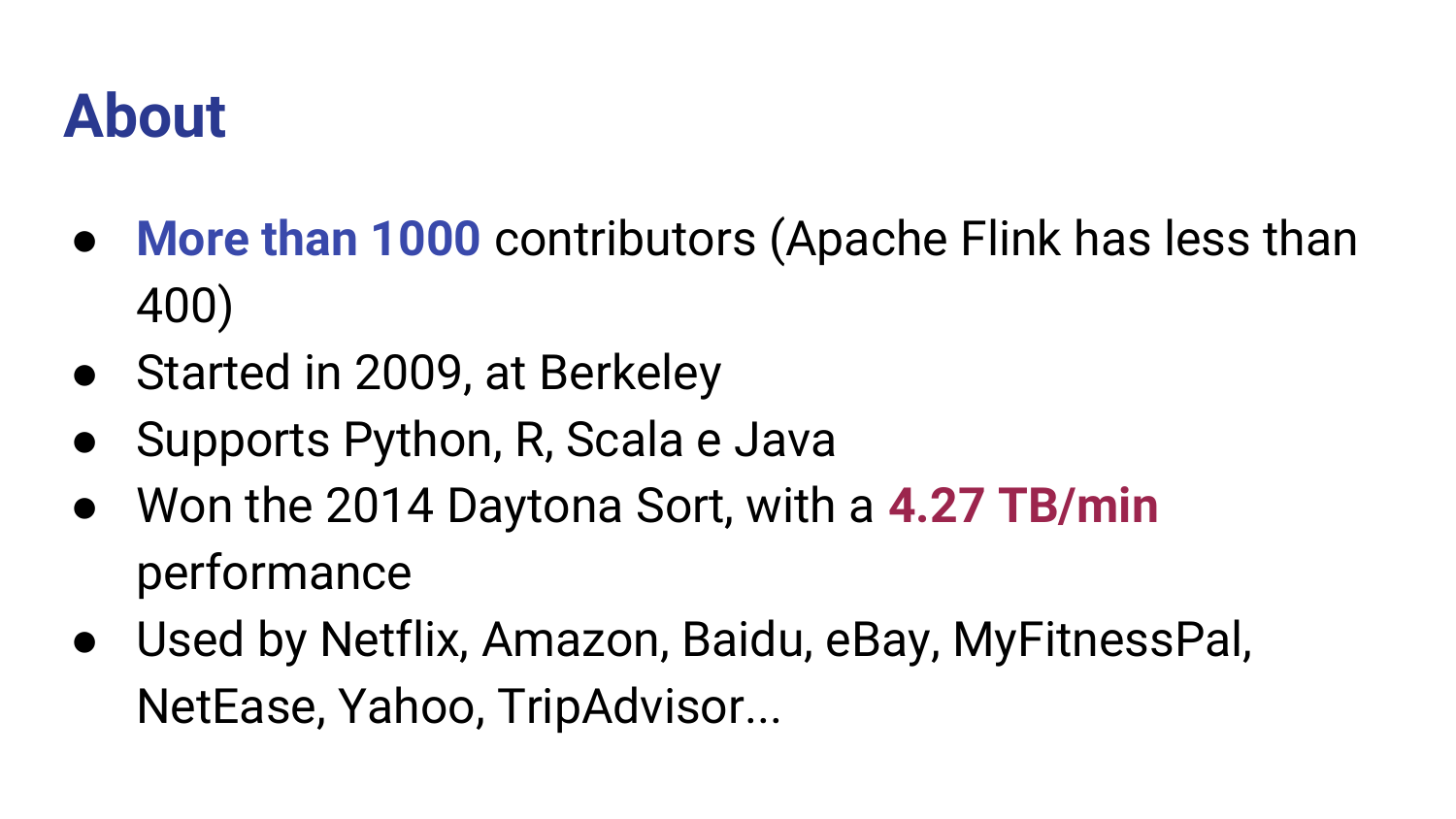#### **Libraries**





#### **RDDs DataFrames**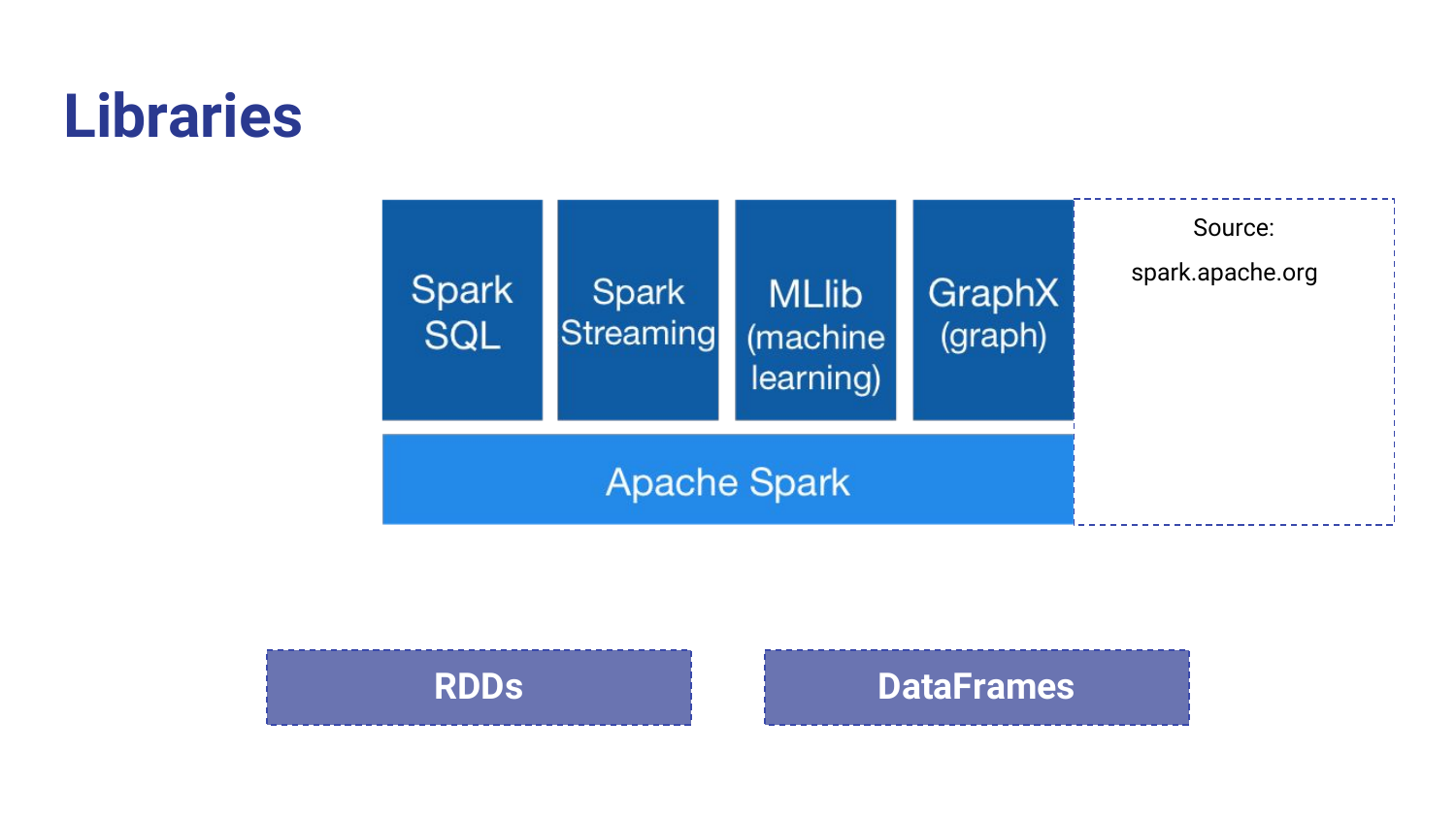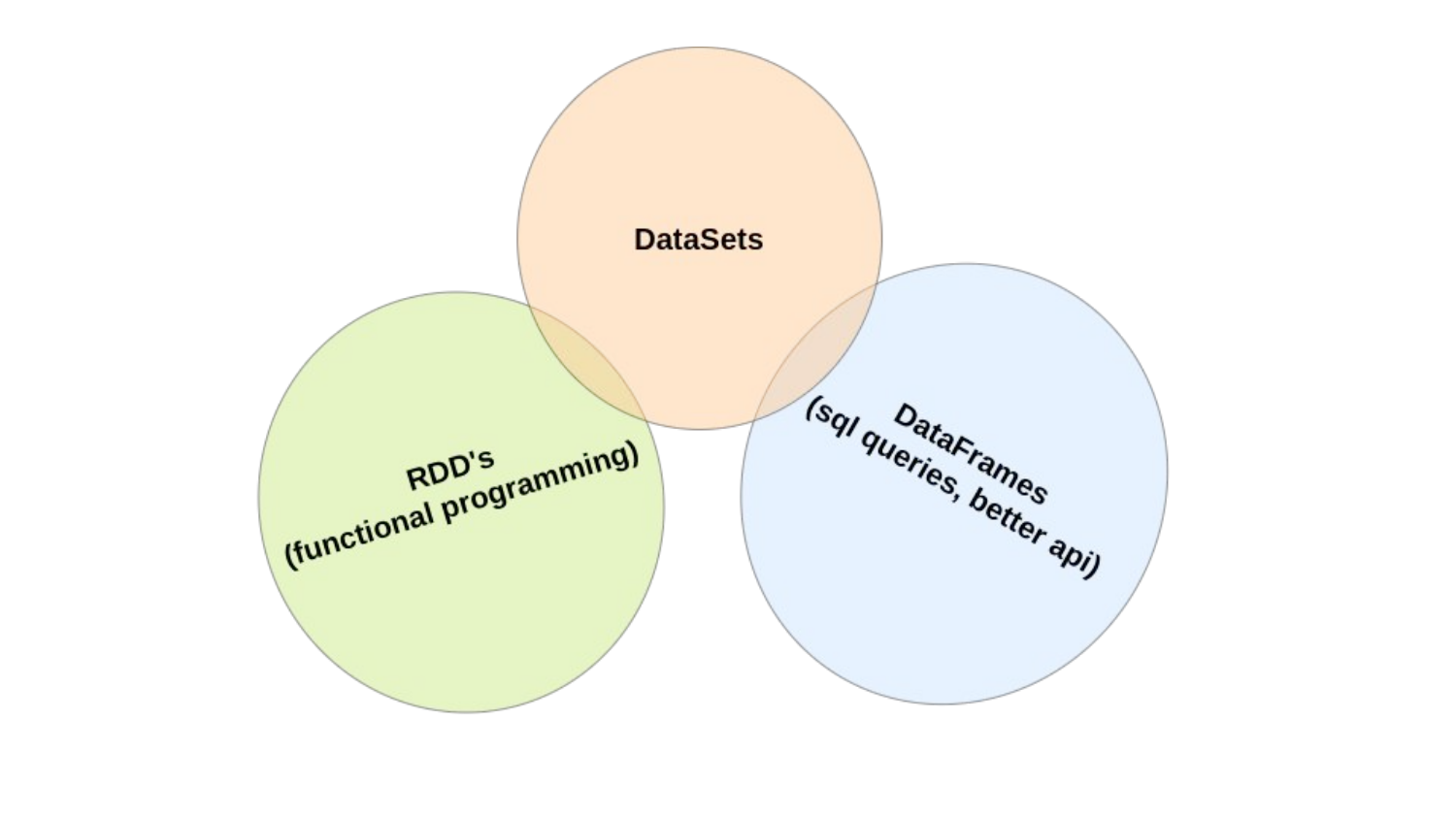### **Spark SQL**

- Lazy processing
- Memory and disk for processing
- Great fault-tolerance mechanics

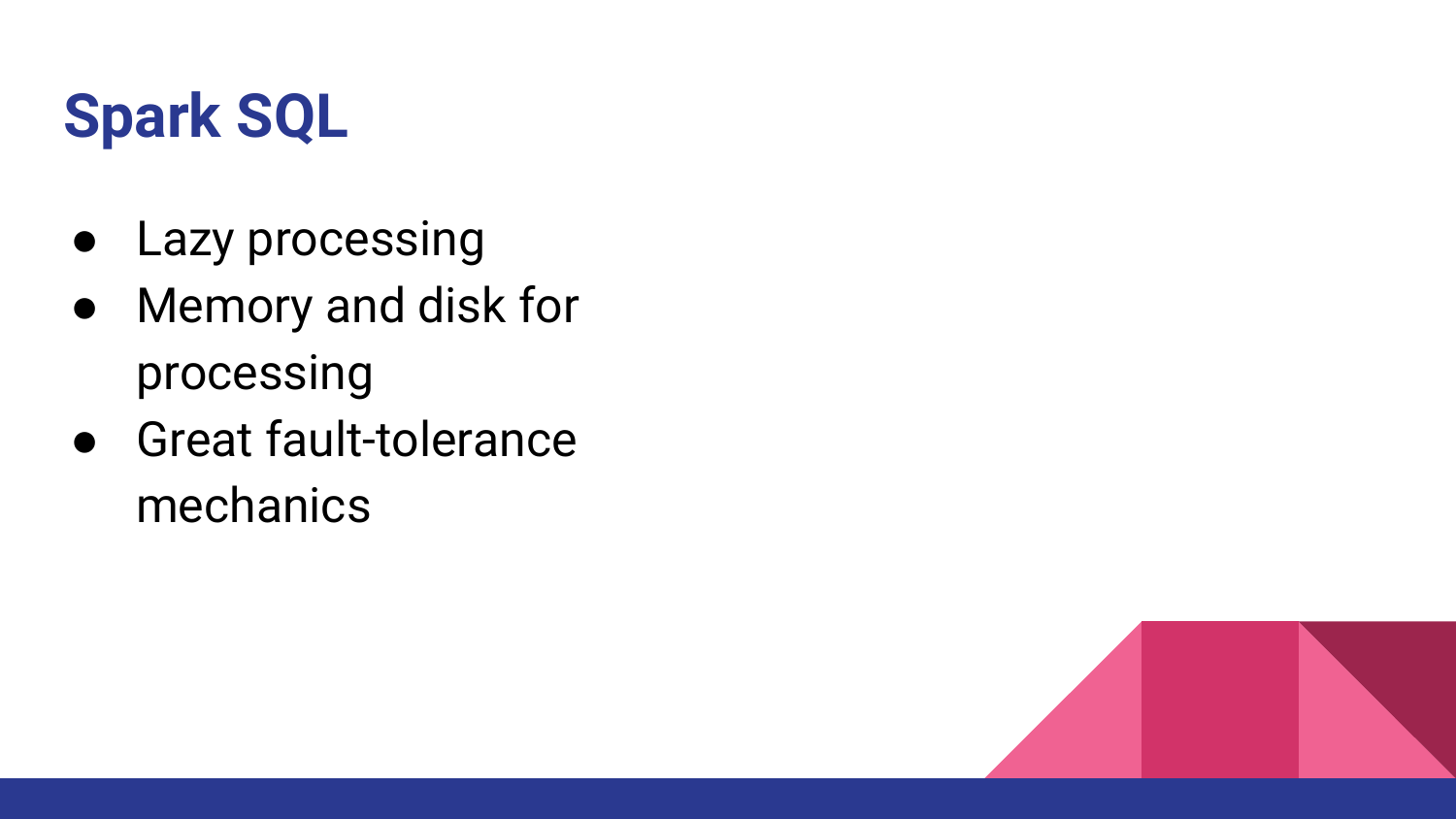### **Spark Structured Streaming**

- Uses micro-batches to achieve soft real time processing
- **Great fault-tolerance mechanics**
- Great throughput

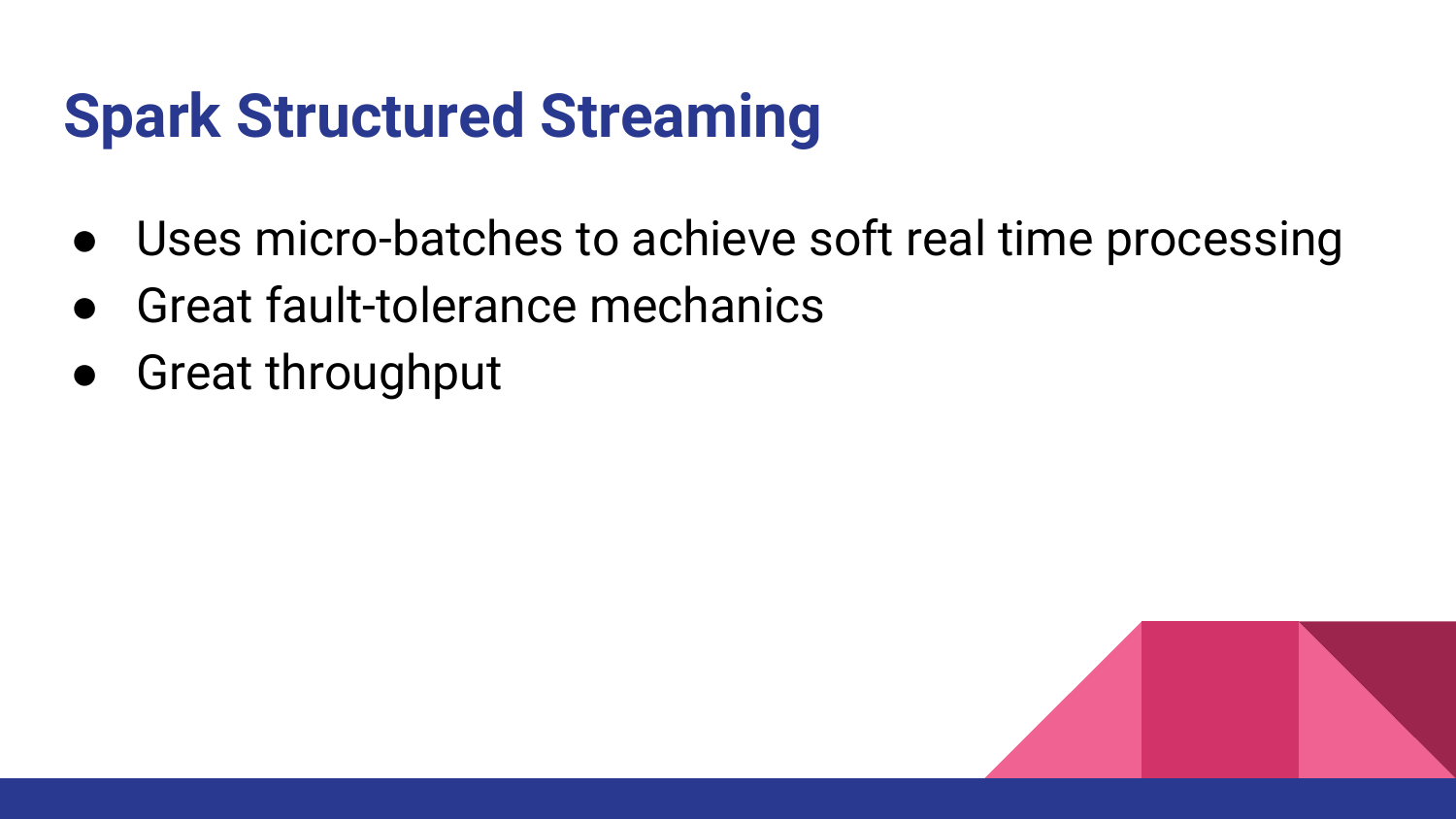#### **When should I use it?**

- Is non-hard real time a problem for you?
- The available sources and sinks matches the ones that you have?

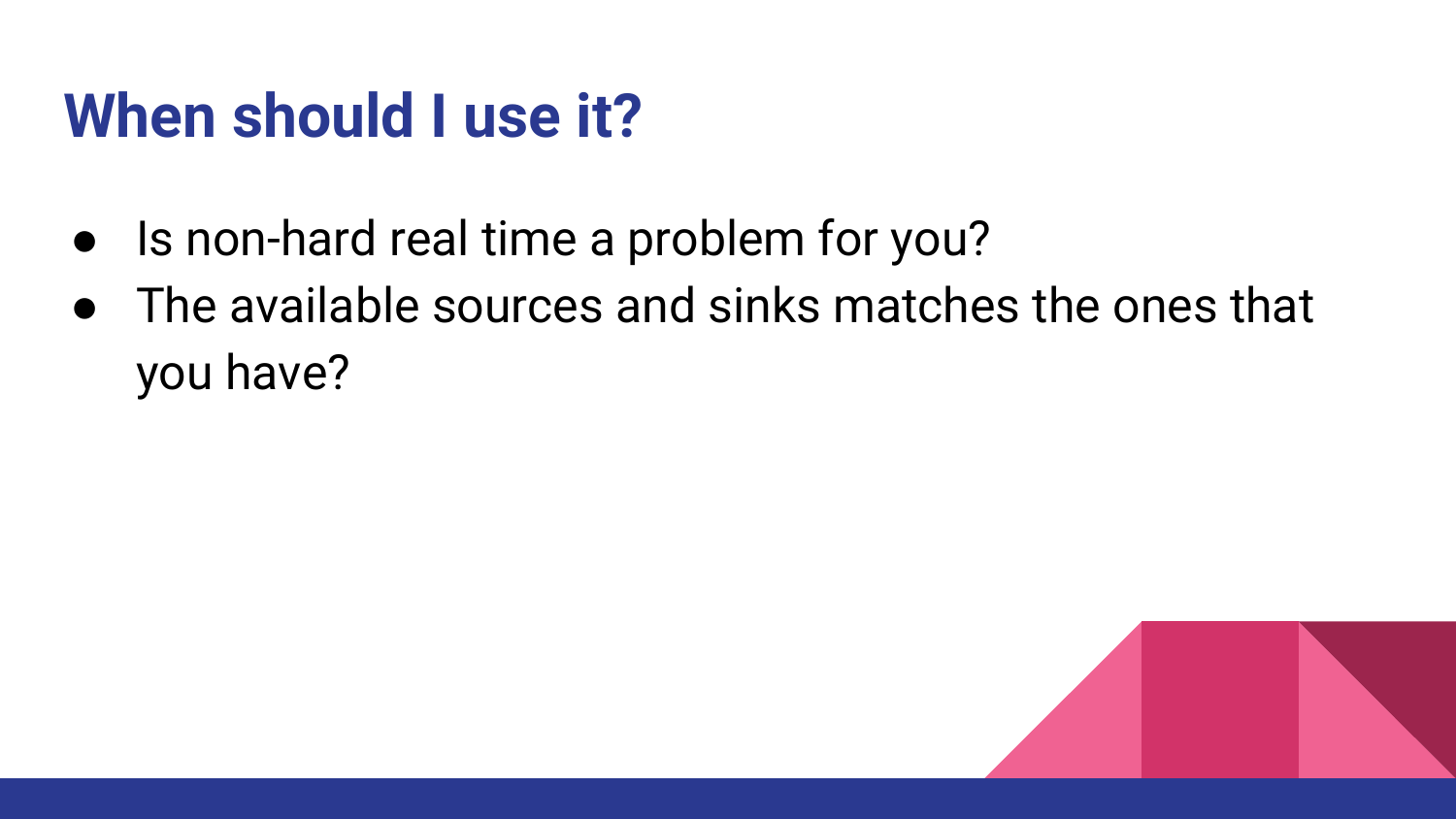#### **Comparison table - Flink and Spark**

|                                | <b>Flink</b>                           | <b>Spark</b>          |  |
|--------------------------------|----------------------------------------|-----------------------|--|
| Event size – stream            | single                                 | micro-batch           |  |
| <b>Delivery guarantees</b>     | exactly once                           | exactly once          |  |
| <b>State Management</b>        | checkpoints<br>(distributed snapshots) | checkpoints           |  |
| <b>Fault tolerance</b>         | yes                                    | yes                   |  |
| <b>Out-of-order processing</b> | yes                                    | yes                   |  |
| <b>Primarily written in</b>    | Java                                   | Scala                 |  |
| Windowing                      | Time and count based                   | Time based            |  |
| <b>Resource Management</b>     | <b>YARN and Mesos</b>                  | <b>YARN and Mesos</b> |  |
| <b>Auto-scaling</b>            | no                                     | yes                   |  |